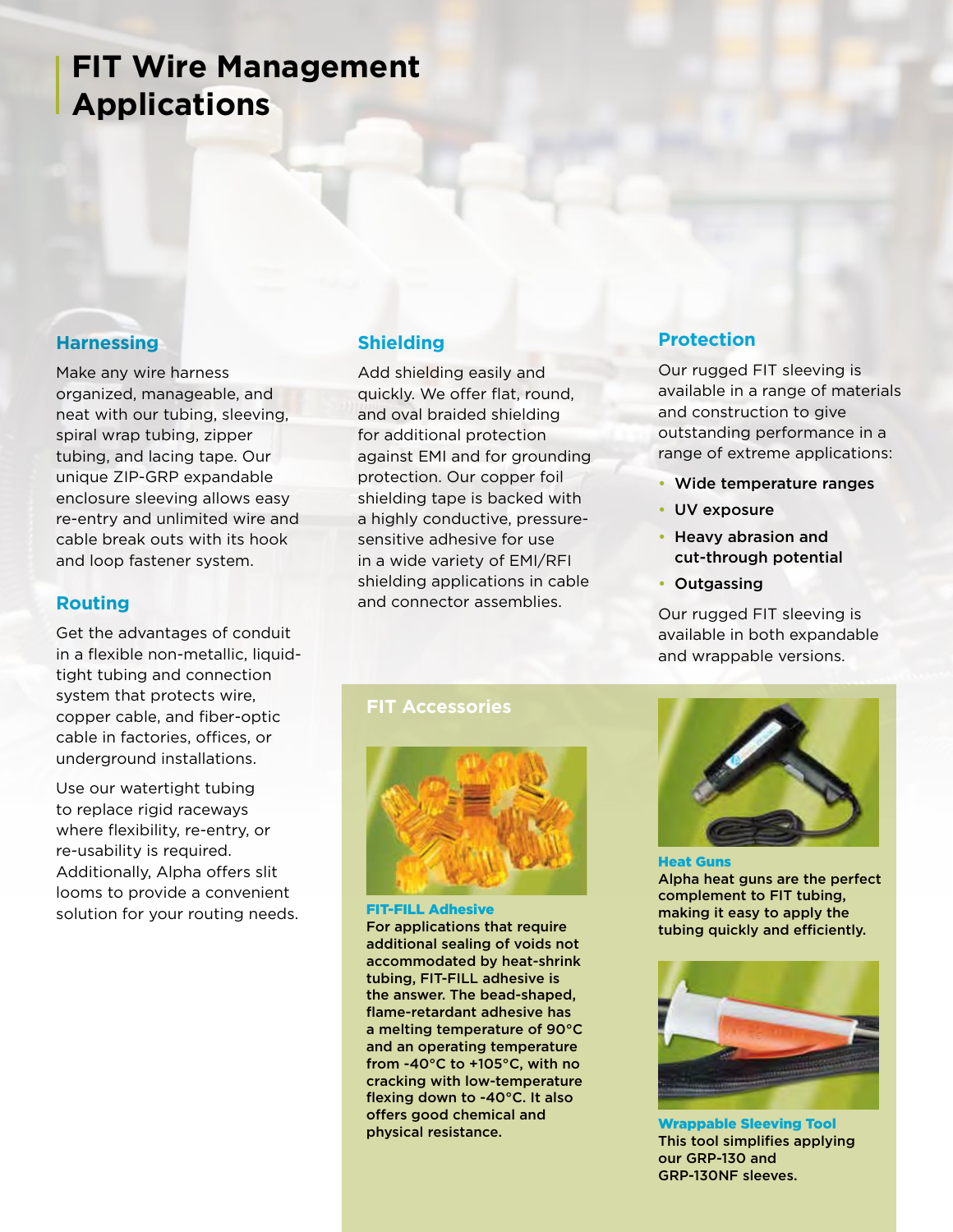





## **Woven Sleeving**

| <b>FIT Expandable Woven Sleeving</b>     |                                         |                                                                                                                                                                                                                     |                                    |  |  |
|------------------------------------------|-----------------------------------------|---------------------------------------------------------------------------------------------------------------------------------------------------------------------------------------------------------------------|------------------------------------|--|--|
| <b>Material</b>                          | Feature                                 | <b>Characteristics</b>                                                                                                                                                                                              | <b>FIT Family</b>                  |  |  |
| Polyester                                | General purpose                         | $-75^{\circ}$ C to $+125^{\circ}$ C<br>Good abrasion and cut-through resistance<br>Flame resistant (110) and flame retardant (120) versions                                                                         | <b>GRP-110</b><br><b>GRP-120</b>   |  |  |
| <b>PET</b>                               | Non-fraying                             | -75°C to +125°C<br>Good abrasion and cut-through resistance<br>Flame resistant (110) and flame retardant (120) versions                                                                                             | GRP-110NF<br>GRP-120NF             |  |  |
| <b>PET</b>                               | Wrappable                               | -70 $^{\circ}$ C to +125 $^{\circ}$ C<br>Bends tightly without distorting or opening<br>Easy to install<br>$NF =$ flame retardant                                                                                   | <b>GRP-130</b><br><b>GRP-130NF</b> |  |  |
| Nylon polyamide                          | Advanced<br>protection                  | $-45^{\circ}$ C to $+150^{\circ}$ C<br>Extreme abrasion resistance without losing flexibility or durability<br>Resists fuels, solvents, salt water, chemicals, and UV rays<br>Expandable to 150%                    | <b>GRP-160</b>                     |  |  |
| <b>PPS</b>                               | Advanced chemical<br>resistance         | -70°C to +200°C<br>Resists acids, bases, solvents, and fuels<br>Extremely lightweight                                                                                                                               | <b>GRP-170</b>                     |  |  |
| Nylon                                    | Maximum<br>protection                   | -60 $^{\circ}$ C to +150 $^{\circ}$ C<br>Superior abrasion resistance<br>Smooth inner wall to prevent internal abrasion damage<br>Resists fuels, solvents, salt water, chemicals, and UV rays                       | <b>GRP-180</b>                     |  |  |
| <b>PTFE</b>                              | Extreme<br>protection                   | $-70^{\circ}$ C to $+280^{\circ}$ C<br>Cut and abrasion resistant<br>Resists virtually all chemicals and UV rays<br>Thermally stable<br>Low outgassing                                                              | <b>GRP-200</b>                     |  |  |
| <b>PET</b>                               | Wrappable with hook<br>and loop closure | -75°C to +125°C<br>Unlimited breakouts<br>Abrasion and cut-through resistance<br>Oil and solvent resistance                                                                                                         | ZIP-GRP                            |  |  |
| <b>FIT Non-Expandable Woven Sleeving</b> |                                         |                                                                                                                                                                                                                     |                                    |  |  |
| <b>Material</b>                          | Feature                                 | <b>Characteristics</b>                                                                                                                                                                                              | <b>FIT Family</b>                  |  |  |
| PET                                      | Heavy duty                              | -70°C to +125°C                                                                                                                                                                                                     | <b>XS-100HD</b>                    |  |  |
| Nylon                                    | General purpose                         | $-45^{\circ}$ C to $+120^{\circ}$ C<br>Tightly woven<br>Excellent abrasion resistance and durability                                                                                                                | <b>XS-200N</b>                     |  |  |
| Nylon                                    | Maximum<br>protection                   | -45°C to +120°C<br>Excellent abrasion resistance<br>Tightly woven<br>Deflects high-pressure hose ruptures<br>Resists fuels, chemicals, UV, rot, and vermin<br>Smooth inner wall to prevent internal abrasion damage | <b>XS-300</b>                      |  |  |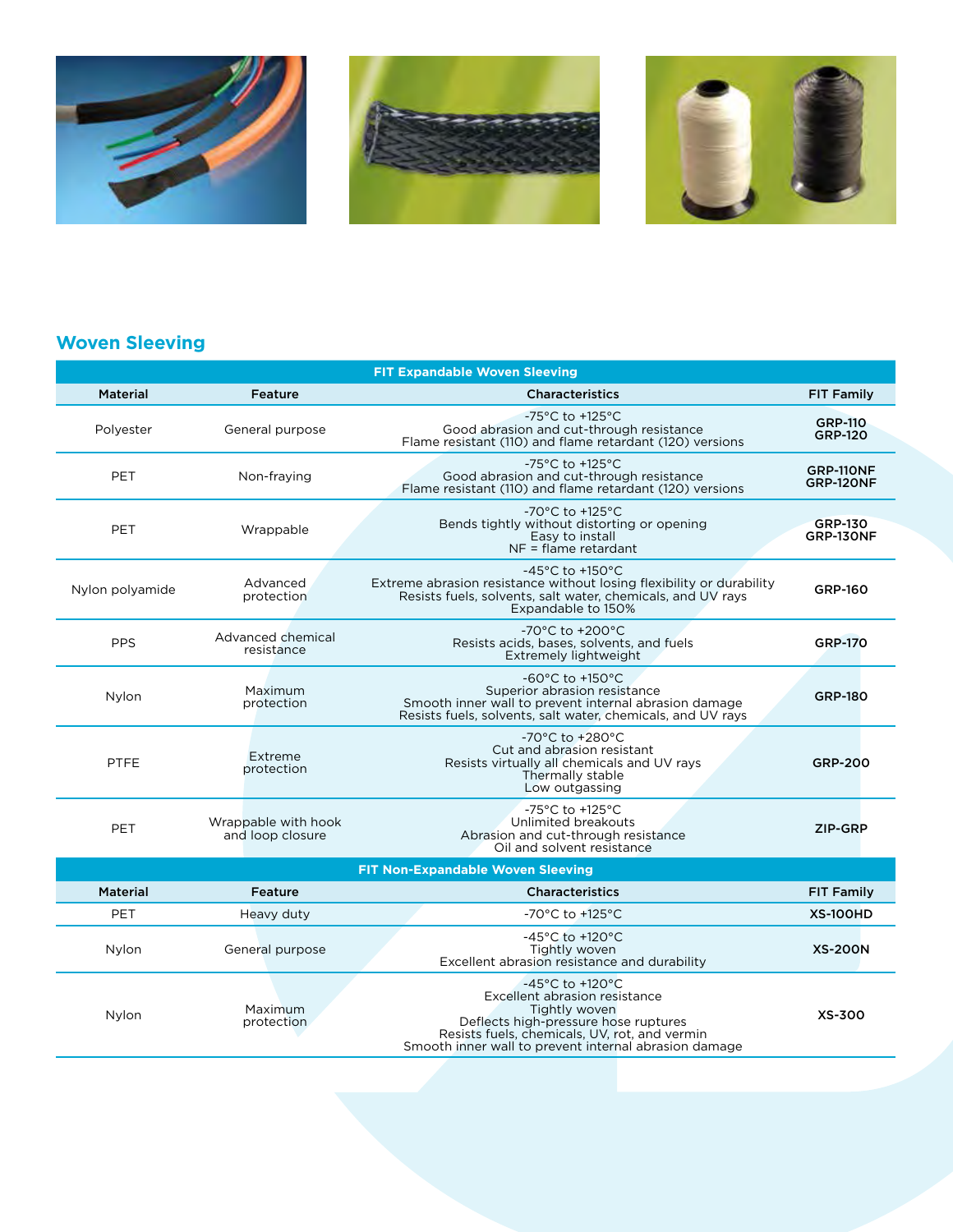#### **The cables you trust. The service you deserve.**

Every application is critical and cable failure is not an option when the safety of your equipment and personnel is paramount. Specify Alpha Wire FIT wire management for extreme environments and crucial applications, since the integrity of your system is only as robust as the products you use.

#### **Superior availability**

Alpha offers FIT wire management products from stock in most sizes and constructions, in small quantities, so you can order them when you need them. Our products are available for same-day shipment, eliminating long lead times.

#### **Service and support, second-to-none**

Selecting the correct wire management products is essential to overall system reliability, performance, and safety. So we make it easy for you to select the right Alpha product for your specific application. Our online resources include a wire and cable selection guide, technical information, full product catalog, and a distributor locator to make it easy to select and get the cable or wire management product you need. Just visit **www.alphawire.com!**

GLOBAL HEADQUARTERS 711 Lidgerwood Avenue Elizabeth, NJ 07207-0711 USA Toll Free: 1-800-52 ALPHA Tel: 1-908-925-8000 Fax: 1-908-925-5411 E-mail: info@alphawire.com

EUROPE Alpha Wire International Saxon House 1 Downside | Sunbury-on-Thames Middlesex | United Kingdom | TW16 6RT Tel: 01 932 772 422 Fax: 01 932 772 433 E-mail: europe@alphawire.com

ASIA PACIFIC Alpha Wire Silver Center | Room 1712 North Shanxi Road 1388 Shanghai | China | 200060 Tel: +86-21-61498201/61498205 Fax: +86-21-61498001 E-mail: apac@alphawire.com

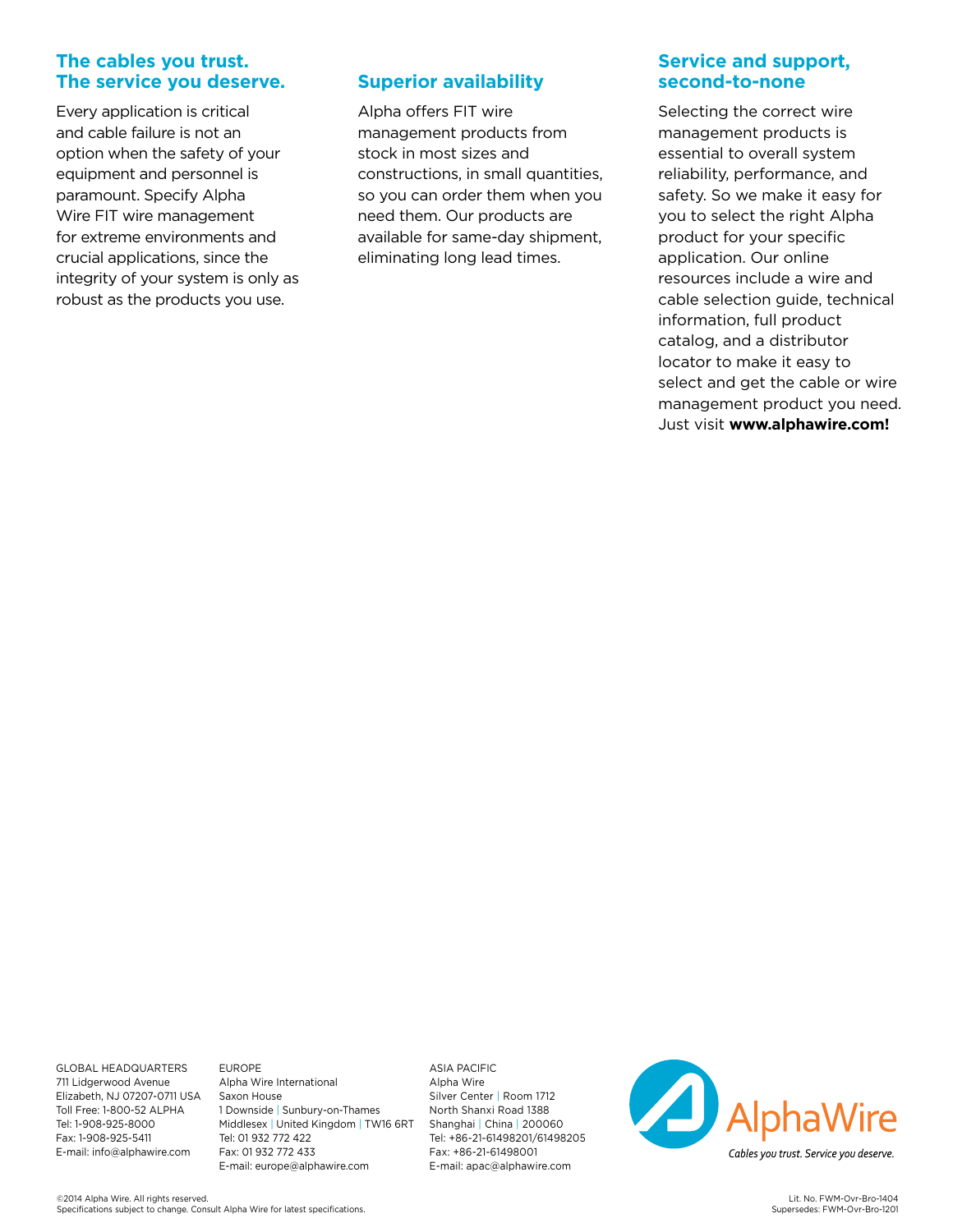

Alpha Wire | 711 Lidgerwood Avenue, Elizabeth, NJ 07207 Tel: 1-800-52 ALPHA (25742), Web: [www.alphawire.com](http://www.alphawire.com)

Request a Sample

# Customer Specification PART NO. GRP-110-1/2

## **Construction**

| $\parallel$ 1) Tubing Type              | <b>Expandable Sleeving</b> |  |
|-----------------------------------------|----------------------------|--|
| 2) Tubing Material                      | <b>Braided Polyester</b>   |  |
| 3) Minimum Supplied ID(In)              | 0.250                      |  |
| $  4$ ) Maximum Expanded ID (In)        | 0.750                      |  |
| 5) Nominal Wall Thickness +/- 0.005(ln) | 0.025                      |  |
| 6) Number of Carriers                   | 48                         |  |
| 7) Number of Yarns                      | 3                          |  |
| 8) Total Number of Monofilaments        | 144                        |  |
| $9)$ Color(s)                           | <b>BLACK OR NATURAL</b>    |  |

## Applicable Specifications

| 1) UL       | UZKX2     |  |
|-------------|-----------|--|
| 2) Military | MIL-I-631 |  |

## **Environmental**

| 1) EU Directive 2011/65/EU(RoHS2):  |                                                                                                                                                                                                                                                                       |  |  |  |
|-------------------------------------|-----------------------------------------------------------------------------------------------------------------------------------------------------------------------------------------------------------------------------------------------------------------------|--|--|--|
|                                     | All materials used in the manufacture of this part are in compliance with European Directive<br>2011/65/EU regarding the restriction of use of certain hazardous substances in electrical and<br>electronic equipment. Consult Alpha Wire's web site for RoHS C of C. |  |  |  |
| 2) REACH Regulation (EC 1907/2006): |                                                                                                                                                                                                                                                                       |  |  |  |
|                                     | This product does not contain Substances of Very High Concern (SVHC) listed on the European<br>Union's REACH candidate list in excess of 0.1% mass of the item. For up-to-date information,<br>please see Alpha's REACH SVHC Declaration.                             |  |  |  |
| 3) California Proposition 65:       | The outer surface materials used in the manufacture of this part meet the requirements of<br>California Proposition 65.                                                                                                                                               |  |  |  |

## **Properties**

| Physical & Mechanical Properties |                         |               |  |  |
|----------------------------------|-------------------------|---------------|--|--|
| 1 1) Temperature Range           | -75 to 125 $^{\circ}$ C |               |  |  |
| 2) Tensile Strength              | 85000psi, Min           | ASTM D638     |  |  |
| Electrical Properties            |                         |               |  |  |
| Chemical Properties              |                         |               |  |  |
| 1) Corrosion(0 $°C, 16$ hrs)     | no corrosion            | AMS-DTL-23053 |  |  |
| 2) Fungus Resistance             | Pass                    | AMS-DTL-23053 |  |  |
| 3) Halogen Free                  | Yes                     |               |  |  |
| 4) Lead Free                     | Yes                     |               |  |  |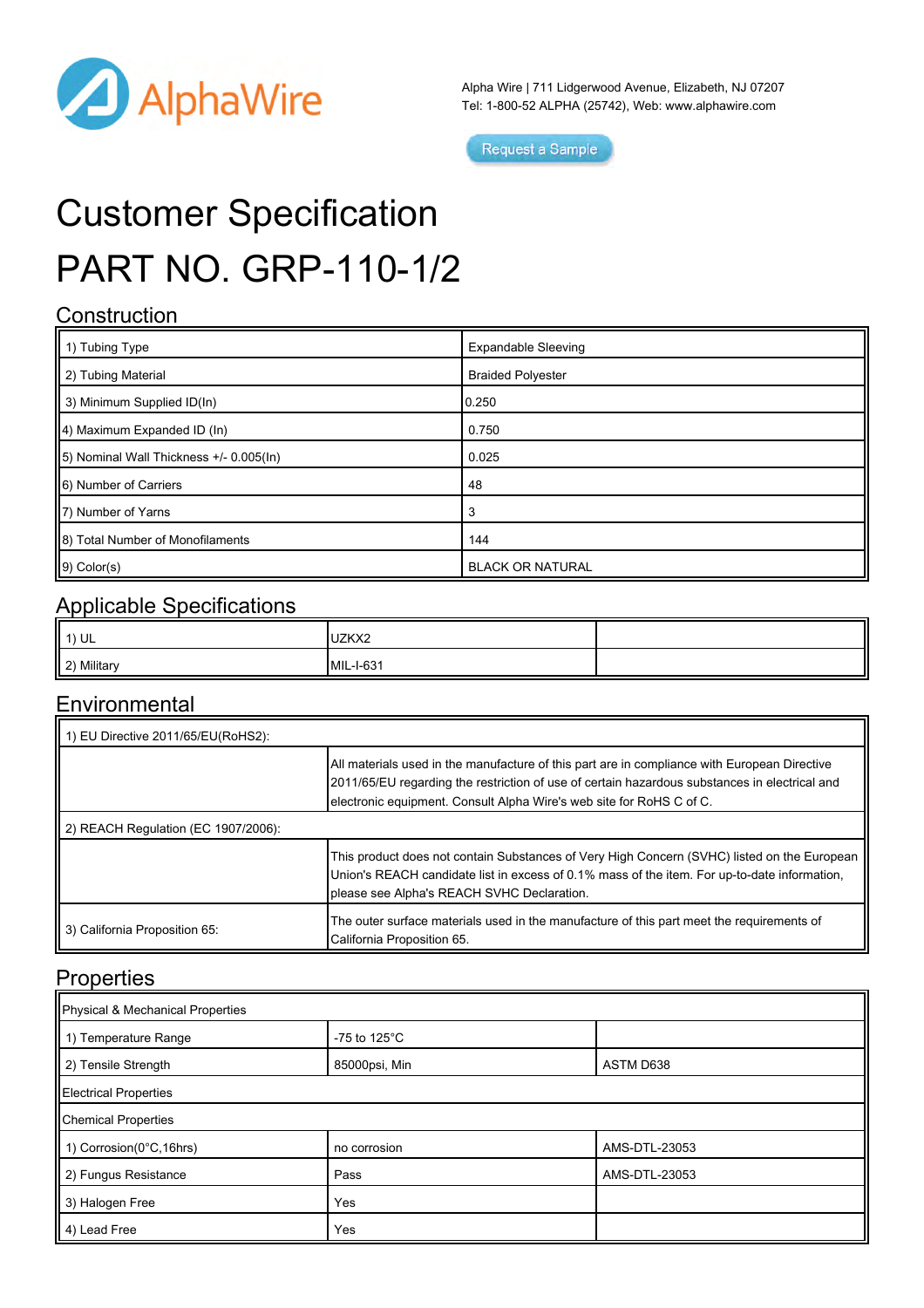#### **Other**

Packaging

#### [www.alphawire.com](http://www.alphawire.com)

Alpha Wire | 711 Lidgerwood Avenue, Elizabeth, NJ 07207 Tel: 1-800-52 ALPHA (25742)

Although Alpha Wire ("Alpha") makes every reasonable effort to ensure their accuracy at the time of publication, information and specifications described herein are subject to errors or omissions and to changes without notice, and the listing of such information and specifications does not ensure product availability.

Alpha provides the information and specifications herein on an "AS IS" basis, with no representations or warranties, whether express, statutory or implied. In no event will Alpha be liable for any damages (including consequential, indirect, incidental, special, punitive, or exemplary) whatsoever, even if Alpha had been advised of the possibility of such damages, whether in an action under contract, negligence or any other theory, arising out of or in connection with the use, or inability to use, the information or specifications described herein.

#### ALPHA WIRE - CONFIDENTIAL AND PROPRIETARY

Notice to persons receiving this document and/or technical information. This document is confidential and is the exclusive property of ALPHA WIRE, and is merely on loan and subject to recall by ALPHA WIRE at any time. By taking possession of this document, the recipient acknowledges and agrees that this document cannot be used in any manner adverse to the interests of ALPHA WIRE, and that no portion of this document may be copied or otherwise reproduced without the prior written consent of ALPHA WIRE. In the case of conflicting contractual provisions, this notice shall govern the status of this document. ©2013 ALPHA WIRE - all rights reserved.